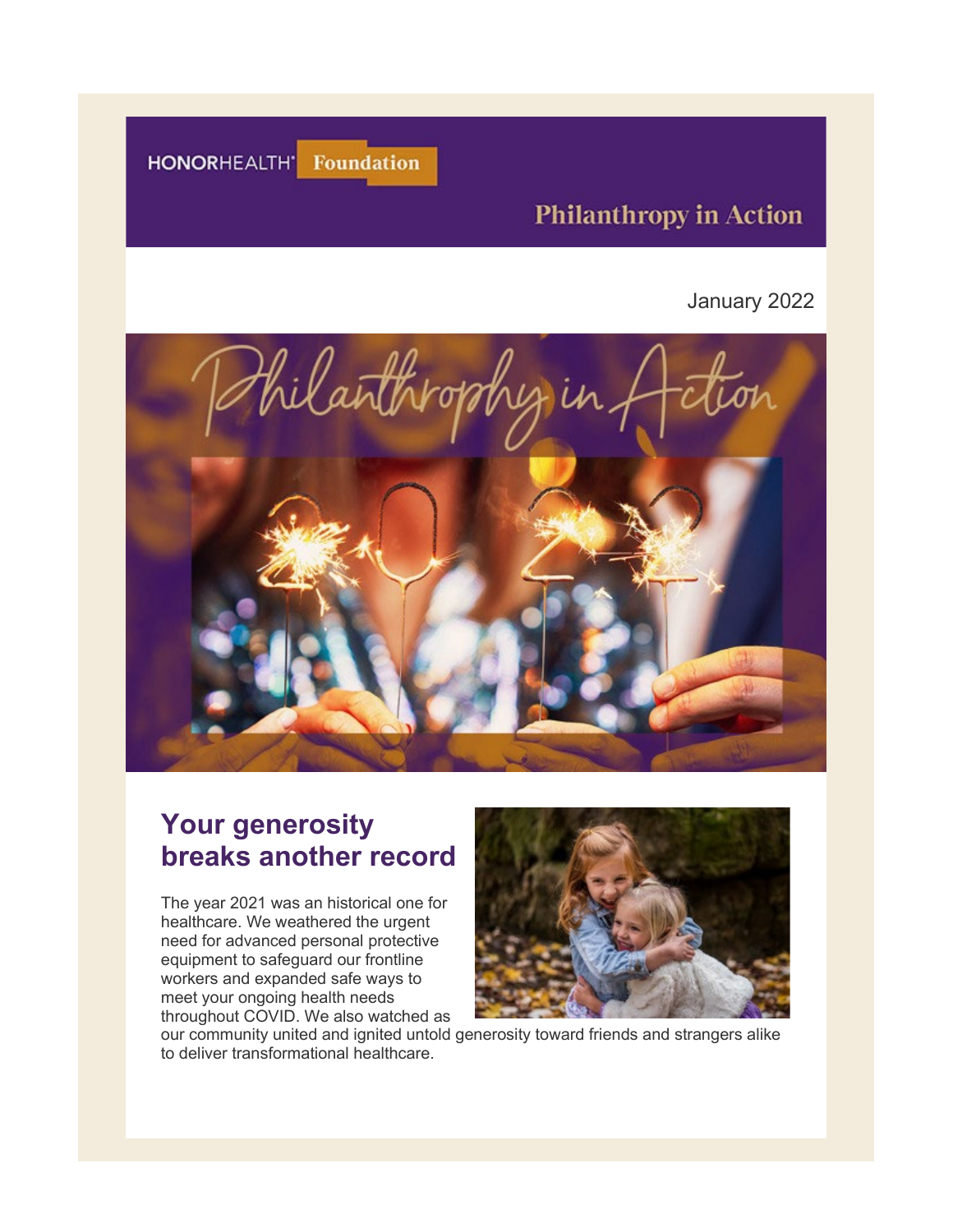Your generosity helped HonorHealth Foundation exceed its fundraising goals for 2021 and for the third year in a row! Final numbers will be announced next month. Together, we are truly helping to deliver the most advanced and innovative healthcare to vulnerable Arizonans—from patient assistance post-care to ground-breaking research and diagnostic technology.

"My sincere and heartfelt thanks for your personal generosity. Every one of you help us transform lives and uplift the vulnerable in our community," states Jared A. Langkilde, president and CEO of HonorHealth Foundation.

Your gifts impacted lives in countless ways. Because of you, we will be opening the first comprehensive Cardiovascular Center of Excellence in the southwest. We have opened new holistic and integrated primary care clinics with providers credentialed in functional and lifestyle medicine. Neurosciences research and physical therapy equipment now support stroke victims and system-wide standardization of the cardiodiagnostics program now includes a new uniform fleet of echocardiogram machines at every HonorHealth medical center across the Valley. At Desert Mission, clients are receiving not only food but job resources. So many good things are happening because of your generosity.

We are so honored to live in a community that weathers the storms together.

# **Patient says innovative study at HonorHealth Research and Innovation Institute "saved my life"**

While it's been a whirlwind since Marybeth was diagnosed with stage IV pancreatic cancer, she's now enjoying brighter days and the promise of more tomorrows — all thanks to HonorHealth Research Institute.



Diagnosed at another hospital in August 2020, Marybeth turned to HonorHealth Research and Innovation Institute in search of healing, hope and better care. After meeting with an expert team, she enrolled in the innovative "Grand Slam" clinical trial, which involves a regimen of five drugs — three chemotherapy agents, a drug to help the immune system attack cancer cells and a form of vitamin D to enable chemotherapy agents to work more effectively. Results recently reported at an American Association for Cancer Research Pancreatic Cancer conference show that tumors shrank substantially in 84 percent of patients in the Grand Slam study.

Marybeth is grateful to be one of those patients. After six months on the Grand Slam regimen, she'd done so well that she was placed on a maintenance program in early 2021.

"HonorHealth Research Institute saved my life," says Marybeth gratefully. "Pancreatic cancer is a terrible and gloomy diagnosis. But doctors at the Institute gave me hope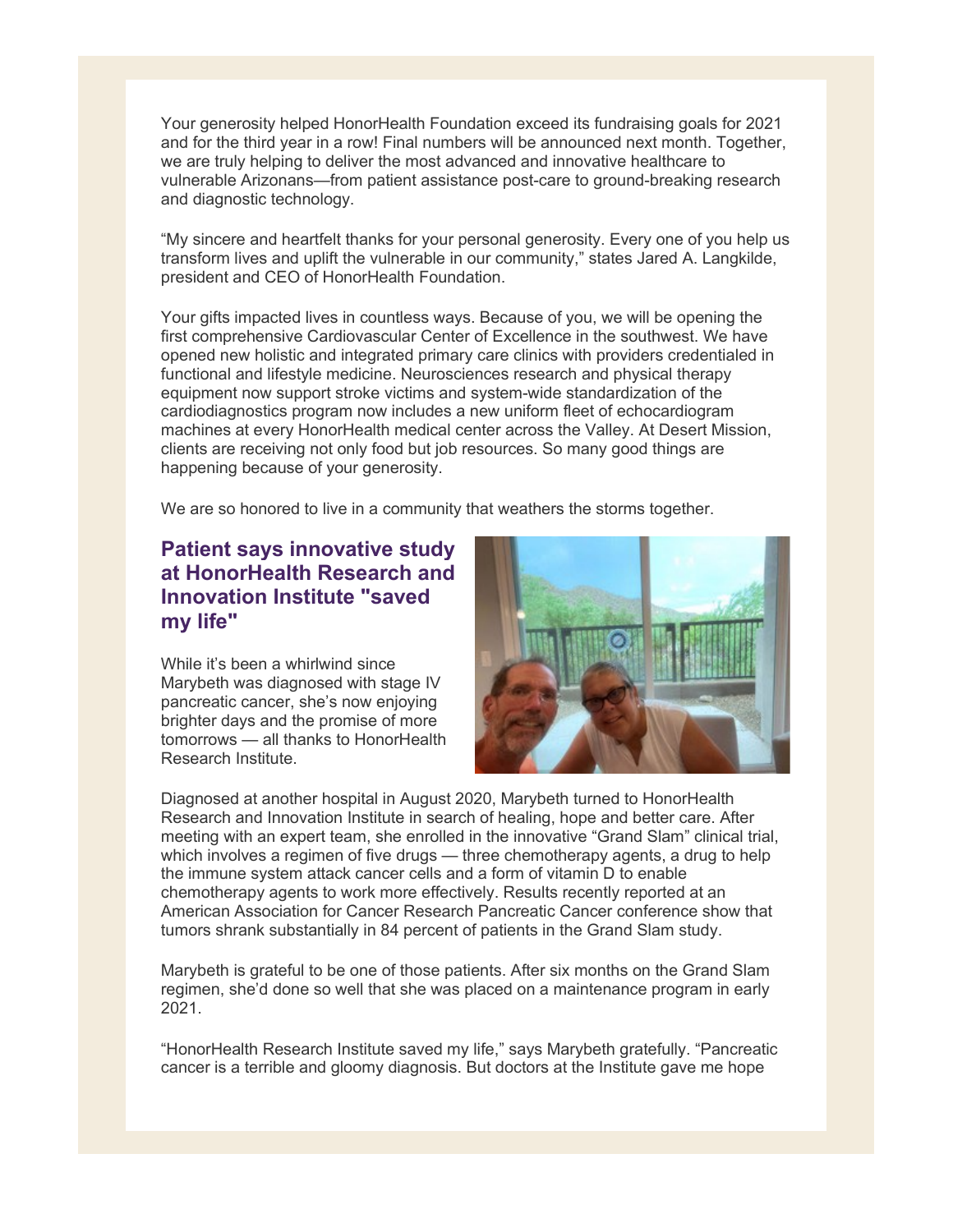when other medical institutions didn't. Their team supported me in so many ways physically and emotionally — and it's meant more to me than I can say."

Today, Marybeth is busy swimming five to six miles weekly and planning her March 2022 wedding. "In the not too distant past, I wouldn't have been here to do any of that," she says.

*Your contributions make access to leading-edge clinical trials possible for patients like Marybeth. Learn more about [HonorHealth Research and Innovation Institute](https://urldefense.com/v3/__https:/eml-pusa01.app.blackbaud.net/intv2/j/9A797659-3256-48A5-B6B8-356000FDB7D9/r/9A797659-3256-48A5-B6B8-356000FDB7D9_a5f41855-e352-47d1-82aa-0c6438f4c1fe/l/4419B1D1-4300-4B61-AB67-FBD67AEDD254/c__;!!AtGvImiT!kG5rwbIcDlBQvpNu8VmCb0uxrjmnm5WjNmQarr_2HU0DN18NXWkZUdsAbXTj_hPdHg$) and hear directly from Dr. Mark Slater, CEO.*

*For more information on oncology clinical trials at HonorHealth Research and Innovation Institute, please call the Oncology Nurse Navigation Team at 480-323-1364 or [clinicaltrials@HonorHealth.com.](mailto:clinicaltrials@HonorHealth.com)*



### **HonorHealth featured on NBC's The Today Show**

Grateful patient Elizabeth O'Connor shares her journey, and her struggle, through a Stage 4 pancreatic cancer diagnosis.

"I just felt numb [at the diagnosis]  $-1$ had just had a baby," offers Elizabeth.

Working with the doctors at HonorHealth, who employed innovative targeted therapies, along with conventional chemotherapy, Elizabeth credits our medical staff with saving her life. [It was truly our honor.]



#### **Shop at Basha's and support victims of abuse**

This January, your grocery shopping directly supports the HonorHealth Forensic Nurse Examiner Program (FNE). Did you know that approximately 1 in 4 women and 1 in 10 men have experienced domestic abuse or interpersonal violence by a partner?

During the month, you can help end domestic abuse by making a donation at the register at any Bashas' or Food City store.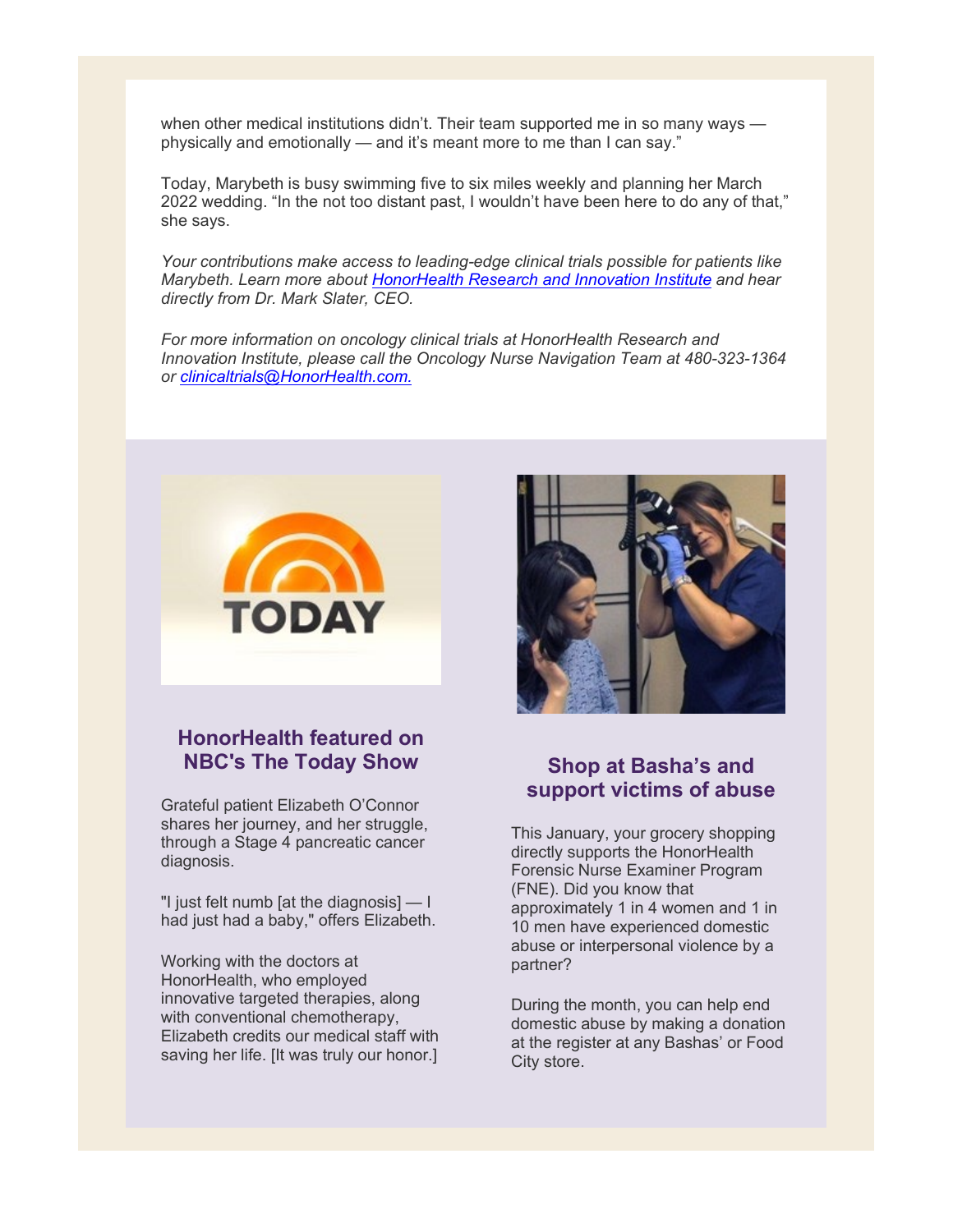Our very own Dr. Erkut Borazanci is also featured.

Hear her story in this [interview on The](https://urldefense.com/v3/__https:/eml-pusa01.app.blackbaud.net/intv2/j/9A797659-3256-48A5-B6B8-356000FDB7D9/r/9A797659-3256-48A5-B6B8-356000FDB7D9_a5f41855-e352-47d1-82aa-0c6438f4c1fe/l/917EE449-CD8D-426B-8212-2F6C4BB8378C/c__;!!AtGvImiT!kG5rwbIcDlBQvpNu8VmCb0uxrjmnm5WjNmQarr_2HU0DN18NXWkZUdsAbXSUMS544A$)  [Today Show.](https://urldefense.com/v3/__https:/eml-pusa01.app.blackbaud.net/intv2/j/9A797659-3256-48A5-B6B8-356000FDB7D9/r/9A797659-3256-48A5-B6B8-356000FDB7D9_a5f41855-e352-47d1-82aa-0c6438f4c1fe/l/917EE449-CD8D-426B-8212-2F6C4BB8378C/c__;!!AtGvImiT!kG5rwbIcDlBQvpNu8VmCb0uxrjmnm5WjNmQarr_2HU0DN18NXWkZUdsAbXSUMS544A$)

This innovative program has become a national leader, providing direct medical assistance as well as the collection of medical samples and documentation of injuries to help law enforcement.

*"The nurse who took care of me was wonderful. I was in pain, shock, scared and heartbroken. She made it clear that I didn't need to be embarrassed to cry and treated me with extreme compassion. It was so comforting to have someone so professional, yet caring..." FNE patient*

# **HonorHealth priorities affirm Foundation focus in 2022**

As HonorHealth leaders consider the needs of our community, they publish an annual list of strategic priorities. The Foundation, in turn, uses this to craft its own focus for the year. Here are three of the priority programs that donors can support to benefit our patients and our community:

1. **[Heart and Vascular Programs](https://urldefense.com/v3/__https:/eml-pusa01.app.blackbaud.net/intv2/j/9A797659-3256-48A5-B6B8-356000FDB7D9/r/9A797659-3256-48A5-B6B8-356000FDB7D9_a5f41855-e352-47d1-82aa-0c6438f4c1fe/l/09FFA5AE-A892-4064-AD72-4CC9F6B08871/c__;!!AtGvImiT!kG5rwbIcDlBQvpNu8VmCb0uxrjmnm5WjNmQarr_2HU0DN18NXWkZUdsAbXR6FNUMxw$)** — building on last year's success, where donors gave generously to the HonorHealth Cardiovascular Center of Excellence, we now focus on expanding services at

HonorHealth Deer Valley Medical Center, to provide the West Valley with greater access to the best in cardiovascular care. The HonorHealth team brings together elite expertise in cardiovascular surgery, interventional cardiology, arrhythmia and vascular surgery, all with a commitment to excellence and innovation. Your gift to the Cardiovascular Center of Excellence helps provide leading-edge heart and vascular care and advance clinical research.

- 2. **[Desert Mission Endowment](https://urldefense.com/v3/__https:/eml-pusa01.app.blackbaud.net/intv2/j/9A797659-3256-48A5-B6B8-356000FDB7D9/r/9A797659-3256-48A5-B6B8-356000FDB7D9_a5f41855-e352-47d1-82aa-0c6438f4c1fe/l/FEEE66F2-0FB1-4F87-B0CC-9996BD4CCA15/c__;!!AtGvImiT!kG5rwbIcDlBQvpNu8VmCb0uxrjmnm5WjNmQarr_2HU0DN18NXWkZUdsAbXRUT0BmvA$)** With a 95-year history of neighbors helping neighbors, Desert Mission is committed to addressing hunger, serving our vulnerable seniors and giving children a strong foundation to their education. Each year, we work to raise the donations needed to meet Desert Mission's annual needs. To secure the future of these vital programs, the Foundation has established an endowment to ensure a reliable source of revenue in perpetuity. This protects Desert Mission from unforeseen crises like a pandemic or economic downturn that increases the number of people in need.
- 3. **[Greatest Needs Fund](https://urldefense.com/v3/__https:/eml-pusa01.app.blackbaud.net/intv2/j/9A797659-3256-48A5-B6B8-356000FDB7D9/r/9A797659-3256-48A5-B6B8-356000FDB7D9_a5f41855-e352-47d1-82aa-0c6438f4c1fe/l/6AA4815B-8DB6-430B-AC41-1F25BBE145C4/c__;!!AtGvImiT!kG5rwbIcDlBQvpNu8VmCb0uxrjmnm5WjNmQarr_2HU0DN18NXWkZUdsAbXSv8Zc5oQ$)** When you give to HonorHealth's greatest needs, you allow hospital leaders to direct funds where they will do the most good. These may be emerging or urgent needs that weren't anticipated, such as COVID. But unrestricted gifts do so much more. As a locally governed, community non-profit health system, HonorHealth can act quickly on recommendations from our physicians and hospital

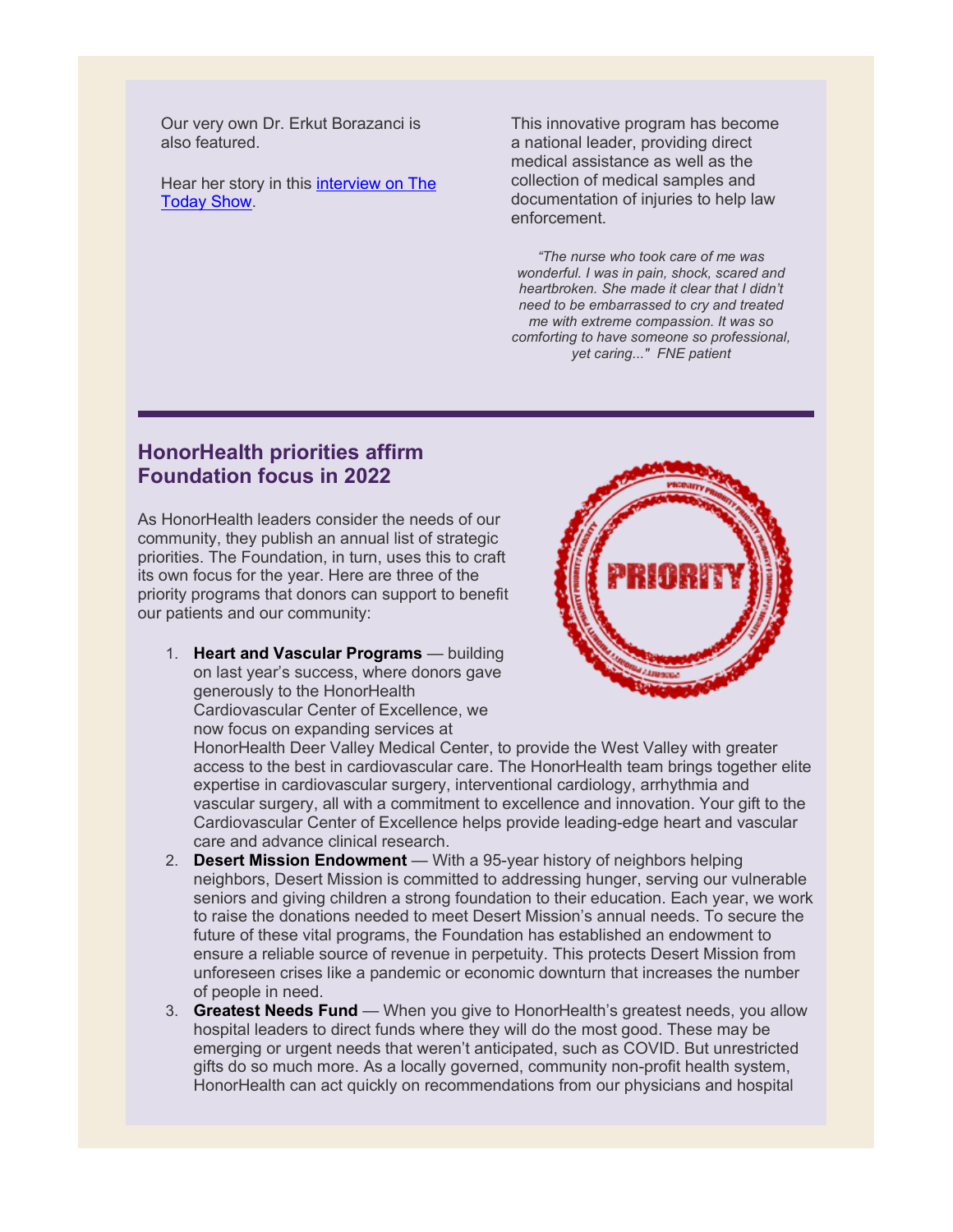leaders. This unrestricted fund enables us to invest in the areas that will make the biggest difference in the lives of our patients and our community.

Watch for future issues of *Philanthropy in Action*, where we'll introduce you to even more priorities for us to drive transformational care and community well-being together.

### **COVID continues to impact hospital operations, Foundation events**

The health of our staff, donors and community is always a priority. We continue to keep a watchful eye on the evolving COVID environment. We know that the more people who interact, the more closely they gather and the longer they are in that setting, the greater the risk of spreading the virus. In consultation with HonorHealth physician experts, the Foundation has determined that events are subject to revision or cancellation based on our best assessment of the current situation, with a focus on your safety and that of our community.



As a result, we have made the following event changes:

**NEW COVID PROTOCOLS:** [The Honor Ball](https://urldefense.com/v3/__https:/eml-pusa01.app.blackbaud.net/intv2/j/9A797659-3256-48A5-B6B8-356000FDB7D9/r/9A797659-3256-48A5-B6B8-356000FDB7D9_a5f41855-e352-47d1-82aa-0c6438f4c1fe/l/38458A42-0986-4AA6-94F3-4062048A6543/c__;!!AtGvImiT!kG5rwbIcDlBQvpNu8VmCb0uxrjmnm5WjNmQarr_2HU0DN18NXWkZUdsAbXTXsV-dgA$) now requires proof of vaccine or a negative COVID test, as this large event is held indoors.

Thank you for your understanding and support as we navigate this changing landscape.

# **Give where the need is greatest**

With a gift to the [Greatest Needs Fund,](https://urldefense.com/v3/__https:/eml-pusa01.app.blackbaud.net/intv2/j/9A797659-3256-48A5-B6B8-356000FDB7D9/r/9A797659-3256-48A5-B6B8-356000FDB7D9_a5f41855-e352-47d1-82aa-0c6438f4c1fe/l/9CD6EDB5-9FBC-41A0-B1E5-8F1968B6E1F1/c__;!!AtGvImiT!kG5rwbIcDlBQvpNu8VmCb0uxrjmnm5WjNmQarr_2HU0DN18NXWkZUdsAbXTQIHMBaw$) you give HonorHealth the ability to meet needs that arise unexpectedly or that may otherwise go unfulfilled. These include germ-zapping robots to safeguard patients and staff; workplace support for front-line healthcare workers; wrap-around patient services that aren't covered by insurance and much more.

Over the past two years, donations to this unrestricted fund have helped HonorHealth leaders respond to unprecedented needs arising from the COVID-19 pandemic.



Watch the [Greatest Needs Fund video](https://urldefense.com/v3/__https:/eml-pusa01.app.blackbaud.net/intv2/j/9A797659-3256-48A5-B6B8-356000FDB7D9/r/9A797659-3256-48A5-B6B8-356000FDB7D9_a5f41855-e352-47d1-82aa-0c6438f4c1fe/l/2BCA00C4-C11F-4779-8936-9FDEA31B7D92/c__;!!AtGvImiT!kG5rwbIcDlBQvpNu8VmCb0uxrjmnm5WjNmQarr_2HU0DN18NXWkZUdsAbXQ_elx8uw$) to learn more.

To learn more about opportunities to advance the mission of HonorHealth or for personalized assistance in a variety of giving options, please contact us to speak with a gift officer at 480- 587-5000 or [Foundation@HonorHealth.com](mailto:Foundation@HonorHealth.com)